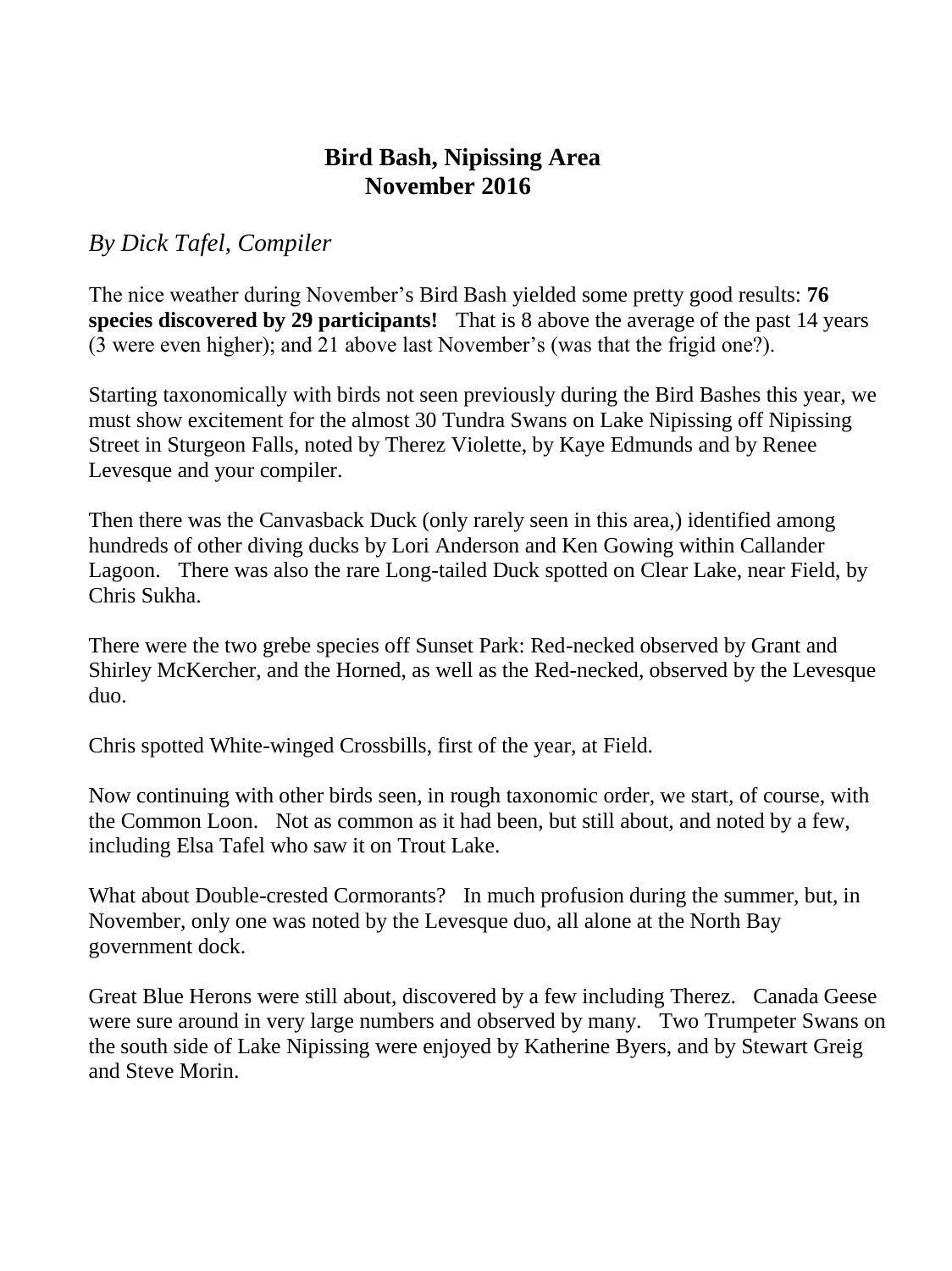Sixteen duck species were identified. Huge numbers of diving Bufflehead, Common Goldeneye, Lesser Scaup and Ring-necked Ducks were within Callander Lagoon, along with Mallards and several Blacks. A pair of American Wigeon and a few Green-winged Teal were also there, noted by the Levesque duo. Greater Scaup were also found by the Levesque pair near Lavigne, and by Keith Thornborrow at South River. Common and Hooded Mergansers were both quite common, the Hooded a bit less so, but noted by Brent Turcotte and Fred Pinto, among others. The rarer Red-breasted Mergansers were discovered by the Levesque pair near Jocko Point. They also saw Surf and White-winged Scoters in the unusually calm waters off Sunset Park.

Now as to predators, there were just a few: A Cooper's Hawk was observed by Kaye near her home in North Bay. Red-tailed Hawks were seen by some, but Rough-legs were noted only by the McKerchers, and also by Gary and Connie Sturge, near Powassan. The McKerchers and the Sturges also saw Bald Eagles, as did the Greig combo and Steve Pitt, among others.

Ruffed Grouse were noted only by Steve, Fred and the Anderson pair. The latter duo also found a number of Wild Turkeys near the farm in Powassan, while Keith saw some near South River.

American Coots were discovered by the Anderson duo within Graham Lake east of Powassan, and by the McKerchers.

No shorebirds were found. The two main gull species were still very numerous, while the Greater Black-backed was much less so, though discovered by the McKerchers, and the Anderson and the Levesque duos, all off Sunset Park.

Mourning Doves were observed by a few, including Donna Demarco and Mary Young. The Belted Kingfisher was still around, noted by Mary and by Gary and Luanne Chowns.

The rare, in our area, Red-bellied Woodpecker was spotted by Mary near her home in Corbeil. Downy and Hairy Woodpeckers remain quite common, though only a few, like Peter and Pam Handley and Mary Ann Kenrick saw both of them. Pileated Woodpeckers were also noted by quite a few, including Fred, Brent, the McKerchers, Mary Ann, and the Levesque duo. A lonely Northern Flicker was noted by Ernie Frayle in the east end.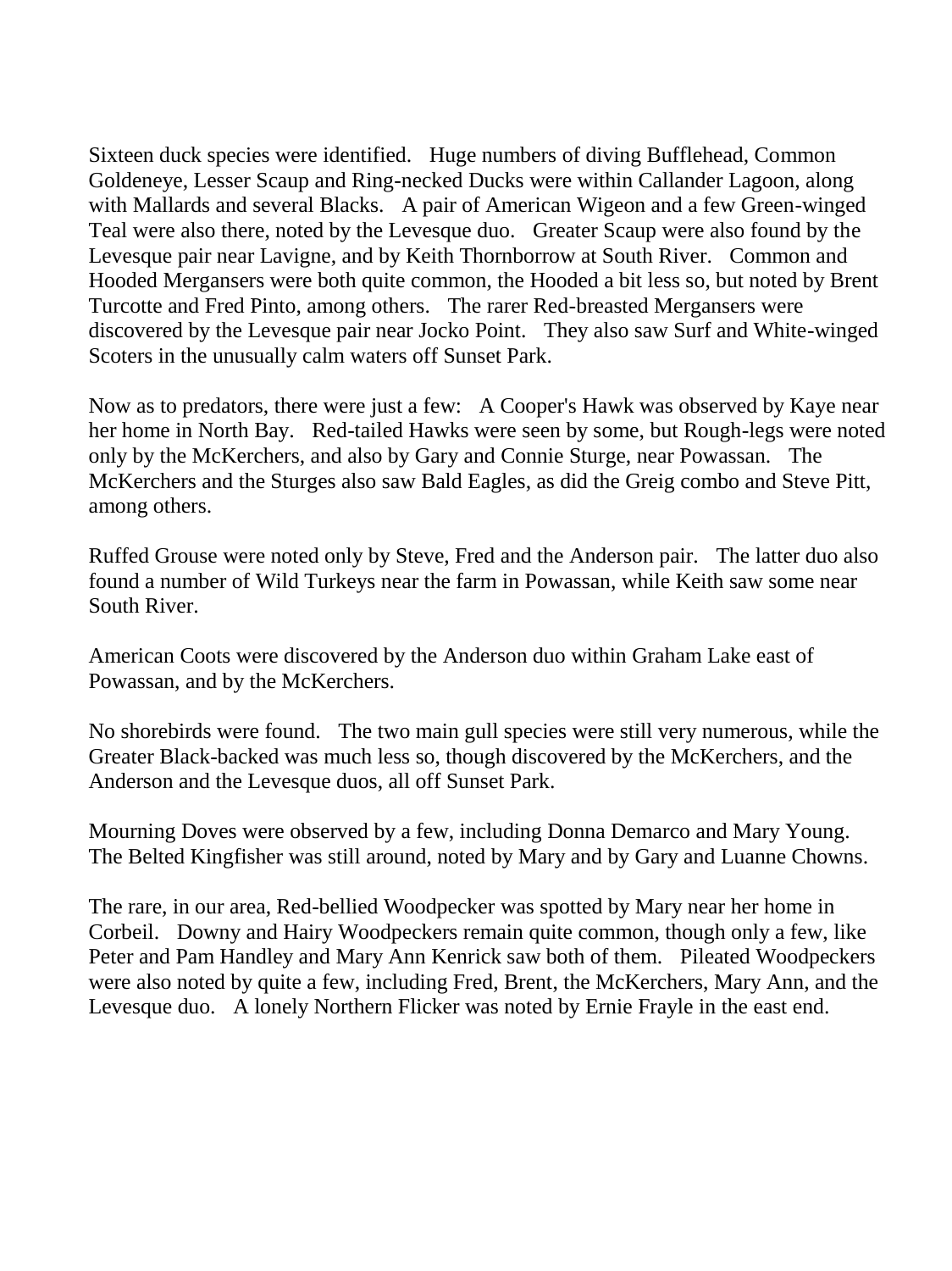Of course, no flycatchers, vireos or warblers were about. The first observed (taxonomically) of the songbirds or perching birds (or more properly, Passeriformes) was the Northern Shrike found by the Anderson pair. Then there were the jays: the Gray Jay found by Keith, Renee and Chris; and the ubiquitous Blue Jay spotted by many. American Crows and Common Ravens were still very numerous, as was the Black-capped Chickadee and both nuthatches. But the Brown Creeper was seen only by the Greig combo, near the south bay of Lake Nipissing.

The American Robin was still about in small numbers, found by just a few, including Chris, Kaye and Mary Ann Kenrick. European Starlings remain very numerous, especially within the farm fields where they seem to find silos especially comfortable.

No American Pipits were seen, but Bohemian Waxwings certainly were plentiful and seen in large flocks, by Therez in Sturgeon; Fred near Laurier Woods; and Kaye and the Levesque duo along Highway 17.

Now as to sparrows, none were very common. One, seemingly-all-alone Tree Sparrow was found by the Levesque pair, and one was also noted by the Anderson duo and by the Greig combo, with more than one seen by Steve. A White-throat was in Renee's yard and the White-crown was at Keith's. Dark-eyed Juncos were in Helen McCombie's, Steve's, Keith's, Elsa's, the Chowns' and Chris's areas.

Snow Buntings are back, spotted by Ernie, Kaye, Chris, and the Anderson, Greig and Levesque pairs.

Red-winged Blackbirds have almost deserted our area, but some were seen by Steve, Mary Ann, Ernie, the Chowns, and the Sturges. Common Grackles seem to have likewise disappeared, being spotted only by Ernie, Therez, and the Levesque duo.

Winter finches are beginning to find their way here, with Pine Grosbeaks, Common Redpolls and a Pine Siskin being spotted by Chris in Field. The Purple Finch was fairly widespread, also noted by Chris, the Sturges and the Anderson pair. American Goldfinches will likely be the common "finch" this winter in this area, being noted by many this month, while Evening Grosbeaks may also make it, currently having been seen by Mary Ann, Kaye, and Chris.